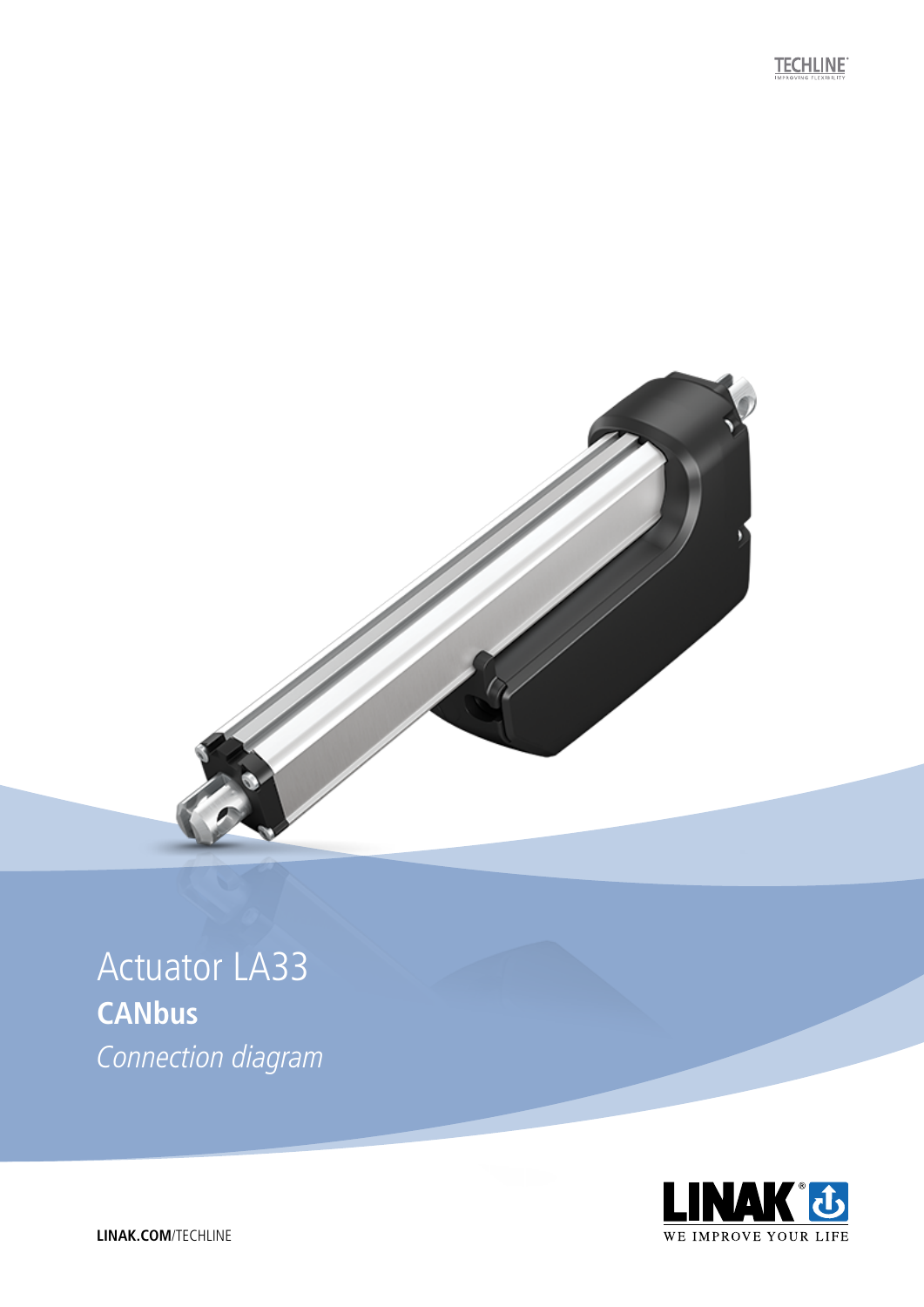# Connection diagram

### 33XXXXXXX03XXX=XXXXX007XXXXX

 $\ddot{\mathbf{i}}$ 



**The BusLink software tool is available for CANbus actuators and can be used for:** <u>iel</u> Diagnostics, manual run and configuration The newest version is available online at **LINAK.COM/**TECHLINE

Please note: The BusLink configuration cable must be purchased seperately Item number for BusLink cable kit: 0367997 (adapter + USB2Lin)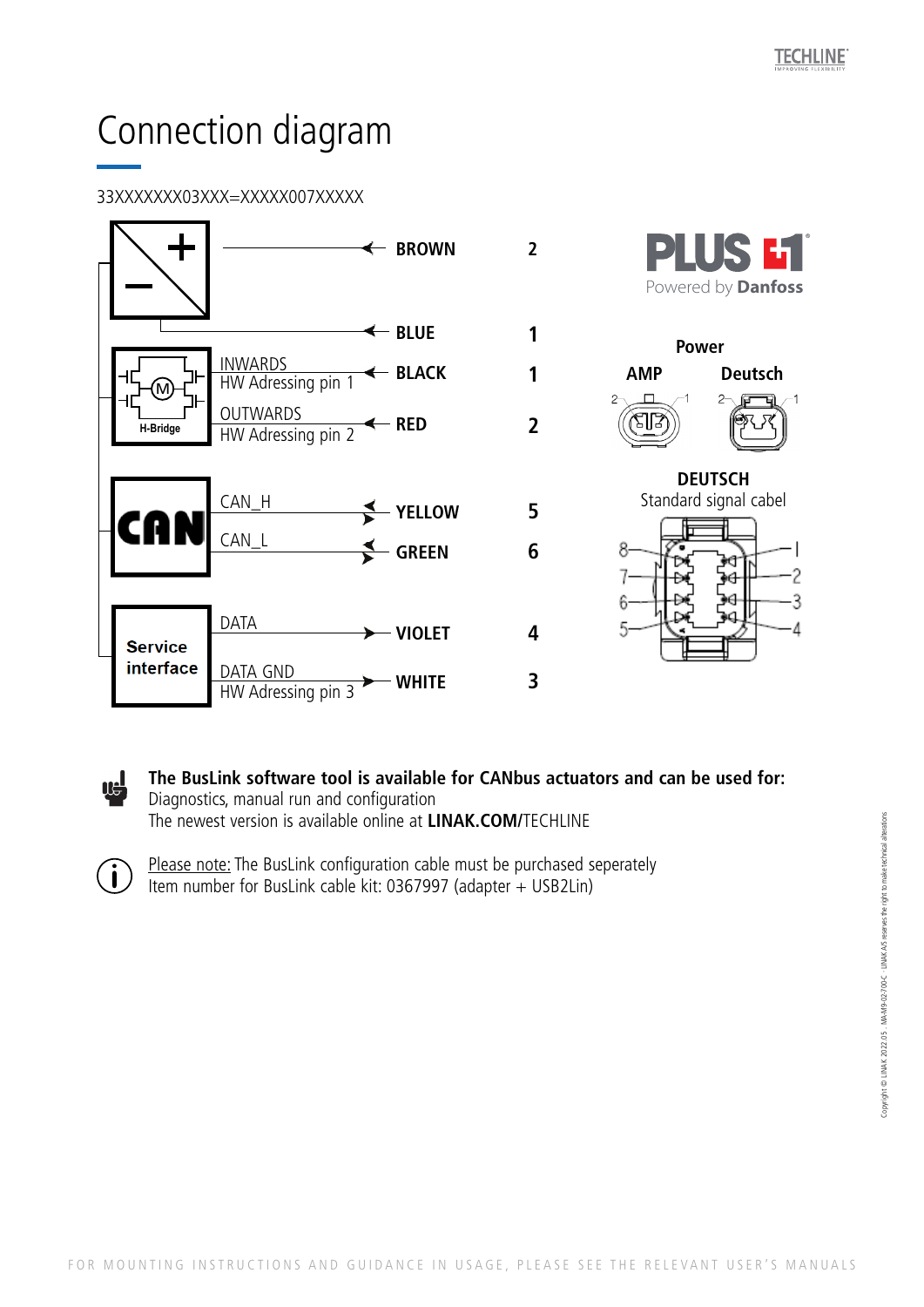# I/O Specifications

| Input/Output | <b>Specification</b>                                                                                                                                                                                                                                       | <b>Comments</b>                                                                                                                                                                                                                                                                                                                                                                                                                            |
|--------------|------------------------------------------------------------------------------------------------------------------------------------------------------------------------------------------------------------------------------------------------------------|--------------------------------------------------------------------------------------------------------------------------------------------------------------------------------------------------------------------------------------------------------------------------------------------------------------------------------------------------------------------------------------------------------------------------------------------|
| Description  | Compatible with the SAE J1939 standard.<br>Uses CAN messages to command<br>movement, setting parameters and to<br>deliver feedback from the actuator.<br>Actuator identification is provided, using<br>standard J1939 address claim or fixed<br>addresses. | CAN                                                                                                                                                                                                                                                                                                                                                                                                                                        |
| <b>Brown</b> | 12-24 VDC + (VCC)<br>Connect Brown to positive<br>$12 V \pm 20 \%$<br>$24 V \pm 10 \%$<br>12 V, current limit 15 A<br>24 V, current limit 10 A                                                                                                             | Note:<br>Do not change the power supply polarity on the<br>brown and blue wires!<br>Power supply GND (-) is electrically connected<br>to the housing.<br>Current limit levels can be adjusted through<br>BusLink.<br>If the temperature drops below 0 $\degree$ C, all current<br>limits will automatically increase to:<br>20 A for 12 V<br>15 A for 24 V                                                                                 |
| Blue         | 12-24 VDC - (GND)<br>Connect Blue to negative                                                                                                                                                                                                              |                                                                                                                                                                                                                                                                                                                                                                                                                                            |
| Red          | Extends the actuator                                                                                                                                                                                                                                       | The signal becomes active at:<br>> 67% of V <sub>IN</sub><br>The signal becomes inactive at:<br>< 33% of V∣N<br>Input current: 10 mA                                                                                                                                                                                                                                                                                                       |
| <b>Black</b> | Retracts the actuator                                                                                                                                                                                                                                      |                                                                                                                                                                                                                                                                                                                                                                                                                                            |
| Green        | CAN_L                                                                                                                                                                                                                                                      | LA33 with CANbus does not contain the 120 $\Omega$<br>terminal resistor. The physical layer is in<br>accordance with J1939-15.*<br>Speed: Autobaud up to 500 kbps<br>(CANbus prior to version 3.0 up to 250 kbps)<br>Max bus length: 40 meters<br>Max stub length: 3 meters<br>Max node count: 10 (can be extended to 30<br>under certain circumstances)<br>Wiring: Unshielded twisted pair<br>Cable impedance: 120 $\Omega$ ( $\pm$ 10 %) |
| Yellow       | CAN_H                                                                                                                                                                                                                                                      |                                                                                                                                                                                                                                                                                                                                                                                                                                            |
| Violet       | Service interface                                                                                                                                                                                                                                          | Only BusLink can be used as service interface.<br>Use green adapter cable                                                                                                                                                                                                                                                                                                                                                                  |
| White        | Service interface GND                                                                                                                                                                                                                                      |                                                                                                                                                                                                                                                                                                                                                                                                                                            |

\* J1939-15 refers to Twisted Pair and Shielded cables.  $\binom{1}{1}$ 

The standard/default cables delivered with LA33 CAN do not comply with this. BusLink cables must be purchased separately from the actuator! Find more information about the CANbus actuators in the CANbus user manual The newest version is available online at **LINAK.COM/**TECHLINE